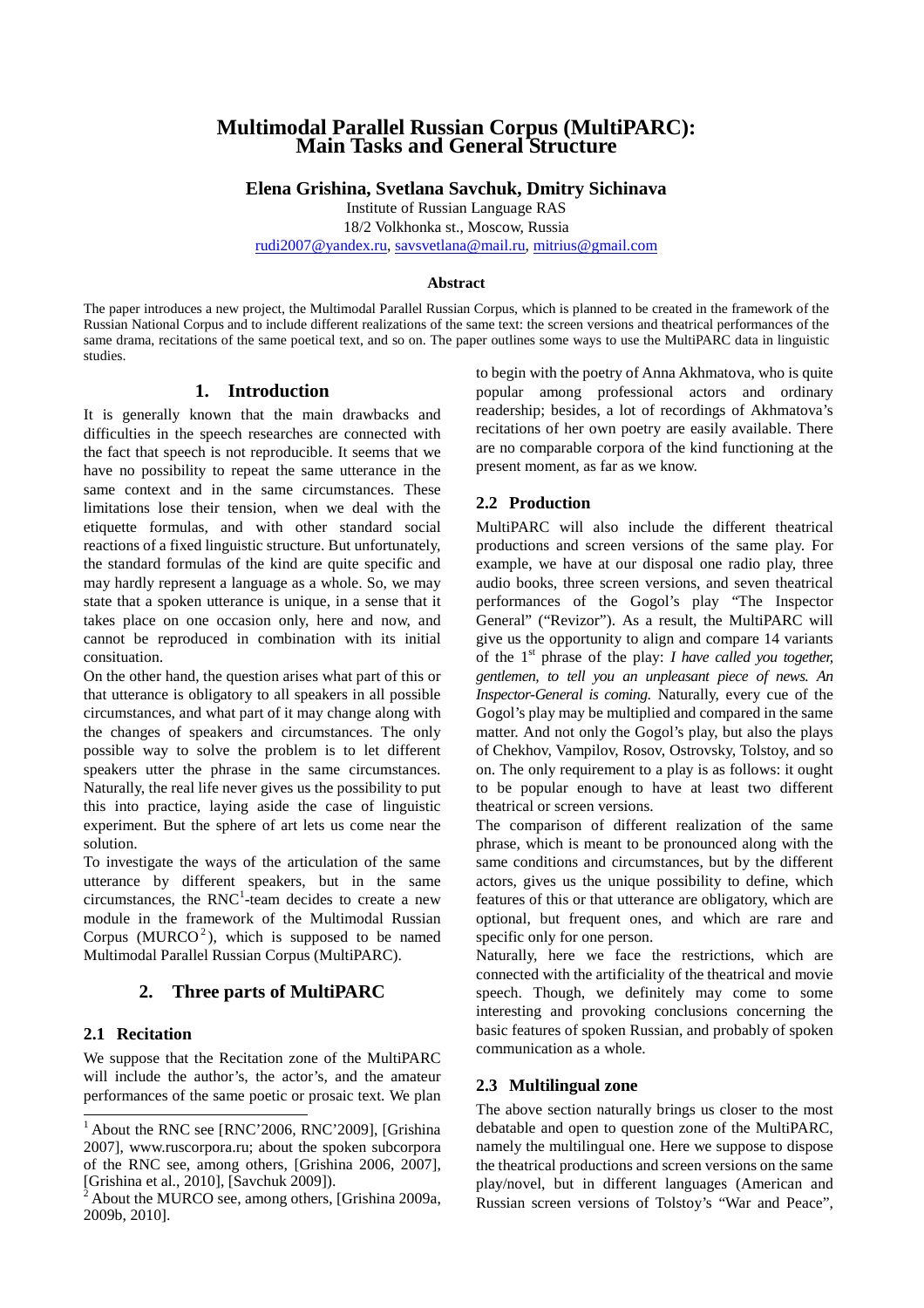French and Russian screen versions of "Anna Karenina", British and Russian screen versions of "Sherlock Holmes", and so on).

This zone of the MultiPARC is intended for the investigation in two fields: 1) comparable types of pronunciation (pauses, intonation patterns, special phonetic features, like syllabification, chanting, and so on), which are often the same in different languages, 2) comparable researches in gesticulation, which has its specificity in different cultures. We think that this zone of the MultiPARC may become the subject of international cooperation.

# **3. MultiPARC interface**

The MultiPARC in total is supposed to have the interface, which is adopted just now for the MURCO. The user's query will return to a user a set of clixts, i.e. a set of the pairs 'clip + corresponding text', the corresponding texts being richly annotated. But the MultiPARC seems to have some specific features. The investigation of movie and theatrical speech has shown that the actors regularly transform the original texts of a play (see [Grishina 2007]). We often meet the transformations of the following types:

- 1) additions
- 2) omissions
- 3) shifts and transpositions
- 4) synonymic equivalents
- 5) apocopes
- 6) restructuring, and some others.

(It should be noted parenthetically that these linguistic events take place also in poetry, though quite rarely.)

As a result, the real cue pronounced on the stage or on the screen may differ considerably from the corresponding cue in the prototypical text. Consequently, the MultiPARC interface ought to provide two types of queries: 1) query for the prototypical cue, 2) query for the real cue (see Pic. 1).

If a user makes a query, which refers to the prototypical cue, then he/she receives the clusters of the real cues (i.e. the complete set of the clixts, which correspond to this very prototypical cue). But if a user makes a query, which refers to the unit (word, construction, combination of letters, accent, and so on) included in a real cue, but missing in the prototypical one, then he/she receives in return only the real cues, which contain this unit.

## **4. Types of Annotation**

Since the MultiPARC is the result of further development of MURCO, it is quite natural that it will be annotated under the MURCO standards. These are as follows:

- metatextual annotation
- morphological annotation
- semantic annotation
- accentological annotation
- sociological annotation
- orthoepic annotation
- annotation of the vocalic word structure

We have described all types of MURCO annotation earlier ([Grishina 2010]), so we need not to return to the question.

# **5. MultiPARC as Scientific Resource**

MultiPARC is meant to be one of the resources for scientific researches, so its main task is the academic one. Being the academic resource, it lets us put and solve the scientific tasks, which concern following fields of investigation.

1. The regularities of the pause disposition in spoken Russian. The types of pauses from the point of view of their

- 1.1. obligatoriness
- 1.2. phonetic characteristics
- 1.3. duration
- may be investigated systematically.

2. The regularities of the intonation patterns, which accompany the same lexical and syntactical structures.

3. The correspondence between punctuation marks and pause disposition.

4. The correspondence between the punctuation marks and intonation patterns.

5. The regularities of the change of the word order in spoken Russian in comparison with written Russian.

6. The set and ranking of clitics (proclitics and enclitics) in spoken Russian.

7. The correspondence between the communicative structure of a phrase (theme vs. rheme) and the most frequent manners of its pronunciation from the point of view of phonetics and intonation.

Below we mean to illustrate the above with some interesting observations.



Picture 1

#### **6. Usage of MultiPARC**

# **6.1 Syllabification in Spoken Russian**

The trial version of the MultiPARC, which is being prepared just now, let us illustrate some types of its prospective usage in scientific studies. For example, we may investigate the role of some phonetic phenomena in Spoken Russian.

Let us analyze the beginning of the classic Gogol's play "The Inspector General" ("Revizor") from this point of view. The comparison of first 37 fragments gives us the possibility to analyze the main types of meaning of syllabification in Spoken Russian.

### **6.1.1. The highest degree of quality**

Hereinafter the first figure in the brackets refers to the number of the utterances with the syllabification, the second figure refers to the total number of the utterances, and the percentage means the comparative quantity of the syllabicated utterances (it will be recalled that we have compared 14 realizations – the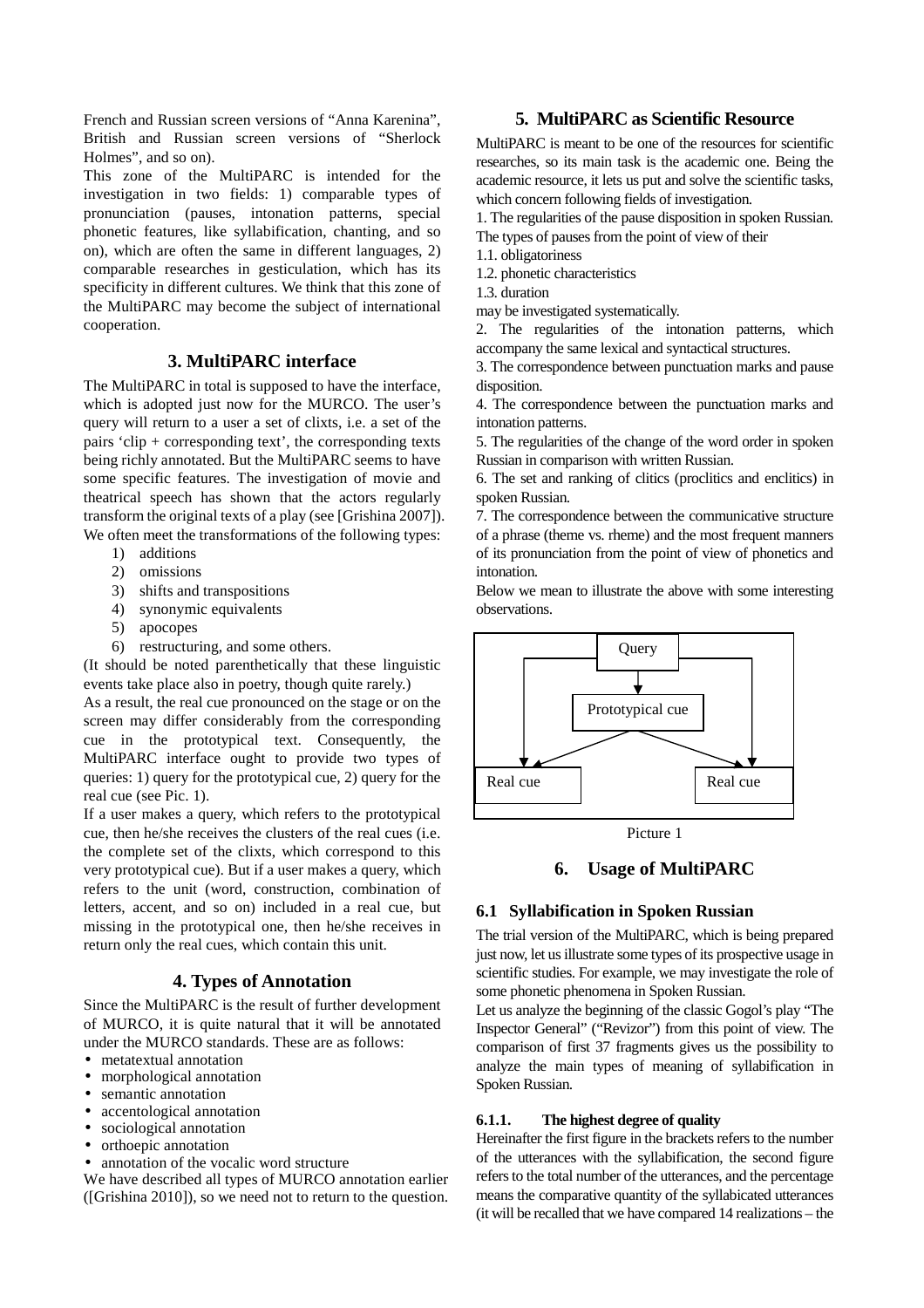theatrical performances, movies, audio books – of the same play).

The syllabification is used to mark up the words and word-combinations, which include the component 'the highest degree of quality' in their meaning (hereinafter these words and words-combinations are bold-faced).

The corresponding illustrations are as follows.

*It would be better, too, if there weren't so many of them.*  (5-11-45%)

*I have called you together, gentlemen, to tell you an unpleasant* (6-14-43%) *piece of news.*

*Upon my word, I never saw the likes of them — black and supernaturally* (6-14-43%) *big*.

*The attendants have turned the entrance hall where the petitioners usually wait into a poultry yard, and the geese and goslings go poking their beaks* (5-12-42%) *between people's legs.*

*Besides, the doctor would have a hard time* (4-11-36%) *making the patients understand him.* 

*An extraordinary* (4-13-31%) *situation, most extraordinary! He doesn't know a word* (3-11-27%) *of Russian.*

*Last night I kept dreaming of two rats — regular monsters!*  (4-14-26%)

*And I don't like your invalids to be smoking such strong tobacco.* (3-10-30%)

*You especially* (2-12-17%), *Artemy Filippovich.*

*Why, you might gallop three years away from here* (1-14-7%) *and reach nowhere.*

### **6.1.2. Important information, maxims and hints**

The syllabification is used to mark the information of heightened importance. This group includes the suggestions and hints:

*Yes, an Inspector from St. Petersburg,* (2-14-14%) *incognito.* (9-14-64%) *And with secret instructions,* (5-14-36%) *too.*

*I had a sort of presentiment* (5-14-36%) *of it*.

*It means this, that Russia — yes — that Russia intends to go to war,* (9-13-69%) *and the Government* (4-13-31%) *has secretly commissioned an official to find out if there is any treasonable activity anywhere.* (7-14-50%)

*On the look-out, or not on the look-out, anyhow, gentlemen, I have given you warning.* (3-14-22%)

In addition, this group includes the maxims. The maxims are the utterances stating something to be absolutely true, without any reference to time, place, and persons involved. Therefore the maxims are accompanied with the syllabification quite often to underline the importance and significance of the conveying ideas:

*Treason in this little country town!* (= 'It is impossible to have treason in this little country town') (4-14-29%)

*The Government is shrewd.* (2-14-14%) *It makes no difference that our town is so remote. The Government is on the look-out all the same.* (3-14-21%)

*Our rule is: the nearer to nature the better.* (7-12-58%) *We use no expensive medicines*.

*A man is a simple affair.* (3-13-23%) *If he dies, he'd die anyway. If he gets well, he'd get well anyway.*

#### **6.1.3. Introduction of the other's speech**

Third group of syllabification is quite specific. It includes the

utterances, which introduce the other's speech or autoquotations. Generally, the introduction precedes the other's speech, but sometimes it summarizes the citation. This group also includes the introductions of one's thoughts and opinions:

*"My dear friend, godfather and benefactor* — [He mumbles, glancing rapidly down the page.] — *and to let you know* (4-14-26%)"— *Ah, that's it* [he begins to read the letter aloud] *Listen to what he writes*(3-14-22%)

*It means this,* (4-13-31%) *that Russia — yes — that Russia intends to go to war* 

*My opinion is* (2-13-15%), *Anton Antonovich, that the cause is a deep one and rather political in character*

*I have made some arrangements for myself, and I advise you* (2-12-17%) *to do the same.*

So, the tentative studying of the MultiPARC data has shown that it may give us the possibility to study the semantics and functions of different phonetic phenomena in Russian systematically.

# **6.2 Types of pauses**

The MultiPARC presents the data to investigate the types and the usage of the pauses in Spoken Russian. The preliminary analysis has shown that there are 4 types of pauses as for their frequency:

1) obligatory pauses; frequency 80-100%

*I have called you together, gentlemen, to tell you an unpleasant piece of news.* **||** (14-14-100%) *An Inspector-General is coming.*

2) frequent pauses; frequency 50-79%

*I advise you to take precautions,* **||** (11-14-79%) *as he may arrive any hour,* **||** (8-14-57%) *if he hasn't already, and is not staying somewhere* **||** (8-14-57%) *incognito*.

3) sporadic pauses; frequency 20-49%

*Oh, that's a small* **||** (2-11-14%) *matter*.

4) unique pauses; frequency 8-19%.

*Oh, as to* **||** (1-13-8%) *treatment, Christian Ivanovich and I have worked out* **||** (1-13-8%) *our own system*.

Having distinguished the different types of pauses, we may analyze the correlation between

1) the frequency of pauses and the punctuation marks;

2) the duration of pauses and their frequency;

3) the types of pauses and the types of the syntactic boundaries;

4) we may also systematically investigate the expressive features of the unique pauses.

As for the last point, we may notice that breaking up the combination of an attribute and a determinatum (AD) into two parts with a pause is a quite seldom event. In 37 surveyed fragments of the Gogol's play we may see 21 combinations AD without any pauses between A and D, and only 7 combinations with the unique pauses: A||D. As a result, the pause in the constructions like AD has a great expressivity and underlines the importance of the attribute.

# **7. Conclusion**

We may see that the Multimodal Parallel Russian Corpus (MultiPARC) present the new type of the multimodal corpora. This corpus gives a researcher the possibility to analyze the spoken events from the point of view of their frequency,